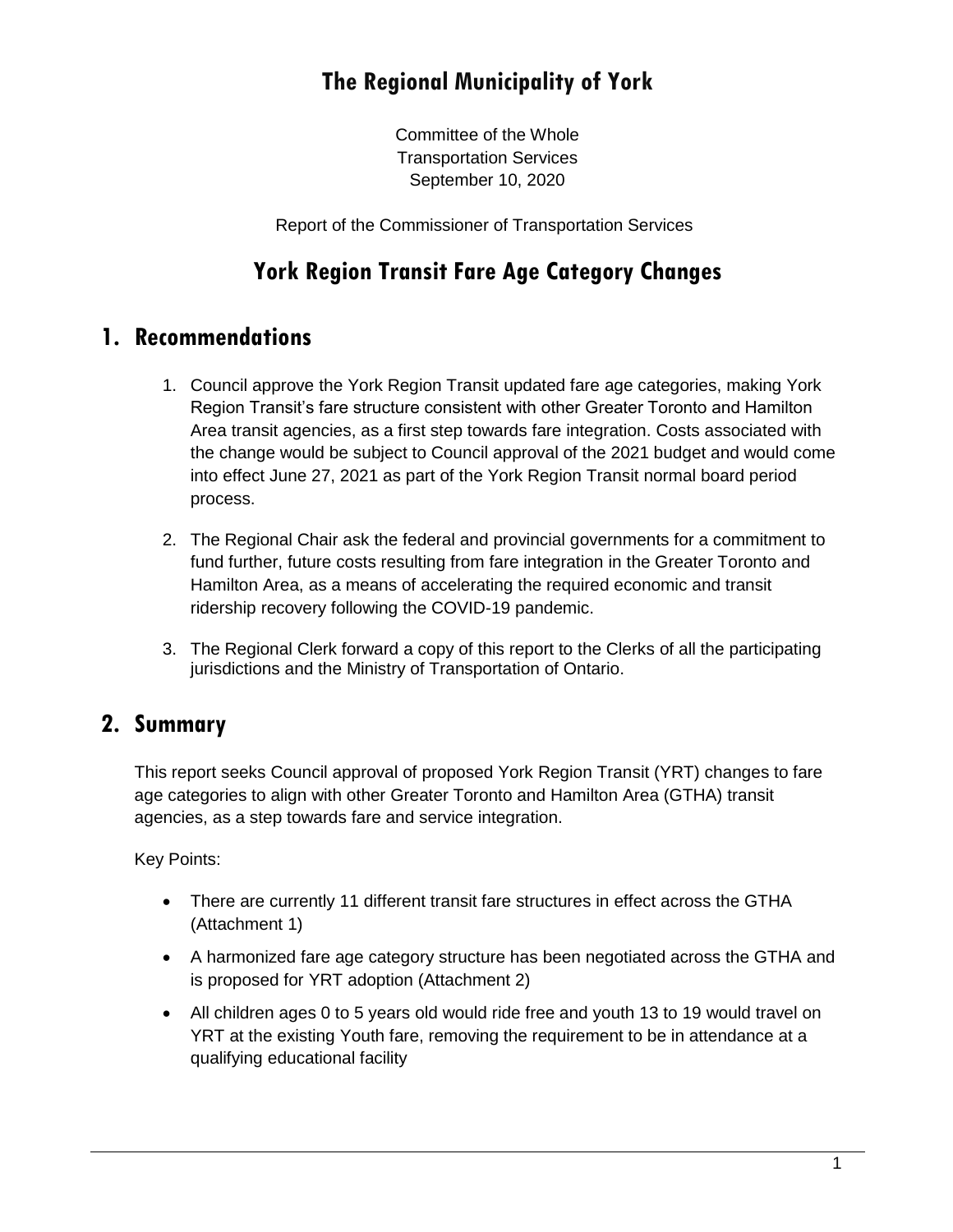- The annual cost of the changes to the fare age categories recommended in this report would be approximately \$1.3 million, and based on pre-COVID-19 costs and ridership levels
- Municipalities will continue to be responsible for setting their own transit fare amounts for each age category
- The issue of two fare payments for travel using both a 905 transit provider and the Toronto Transit Commission (TTC), or a 905 transit provider and GO Transit for one combined trip, remains to be addressed

### **3. Background**

#### **Three components to fare integration exist across the GTHA and are currently being addressed by Metrolinx and the GTHA transit agencies**

Travellers can currently ride on multiple systems in the 905 area on a single fare, within a two-hour time period.

The issue of paying two fares when using both a 905 transit system and the TTC for a single combined trip, or paying two fares when using both a 905 transit system and GO Transit for a single combined trip, requires further discussion.

There are three components to fare integration:

- Fare age category uniformity across the GTHA
- Fare cost uniformity across the GTHA
- Double-fare issue between 905/TTC/GO Transit

This report addresses the first component and, to some degree, the second. The future elimination of a double-fare would come at a cost underdetermined at this time.

#### **In 2019, a fare and service integration governance structure was established to advance integration in the GTHA**

Early in 2019, Metrolinx, together with GTHA regional and several local governments formed a three-tier governance structure to advance fare and service integration:

- Region Roundtable Metrolinx and TTC Chief Executive Officers, municipal and transit agency Chief Administrative Officers and City Managers
- Fare Integration Forum Metrolinx and Senior officials from GTHA regional and local municipalities
- Fare and Service Integration Working Group Service planning and customer service representatives from GTHA transit agencies. This group interacts with the PRESTO working group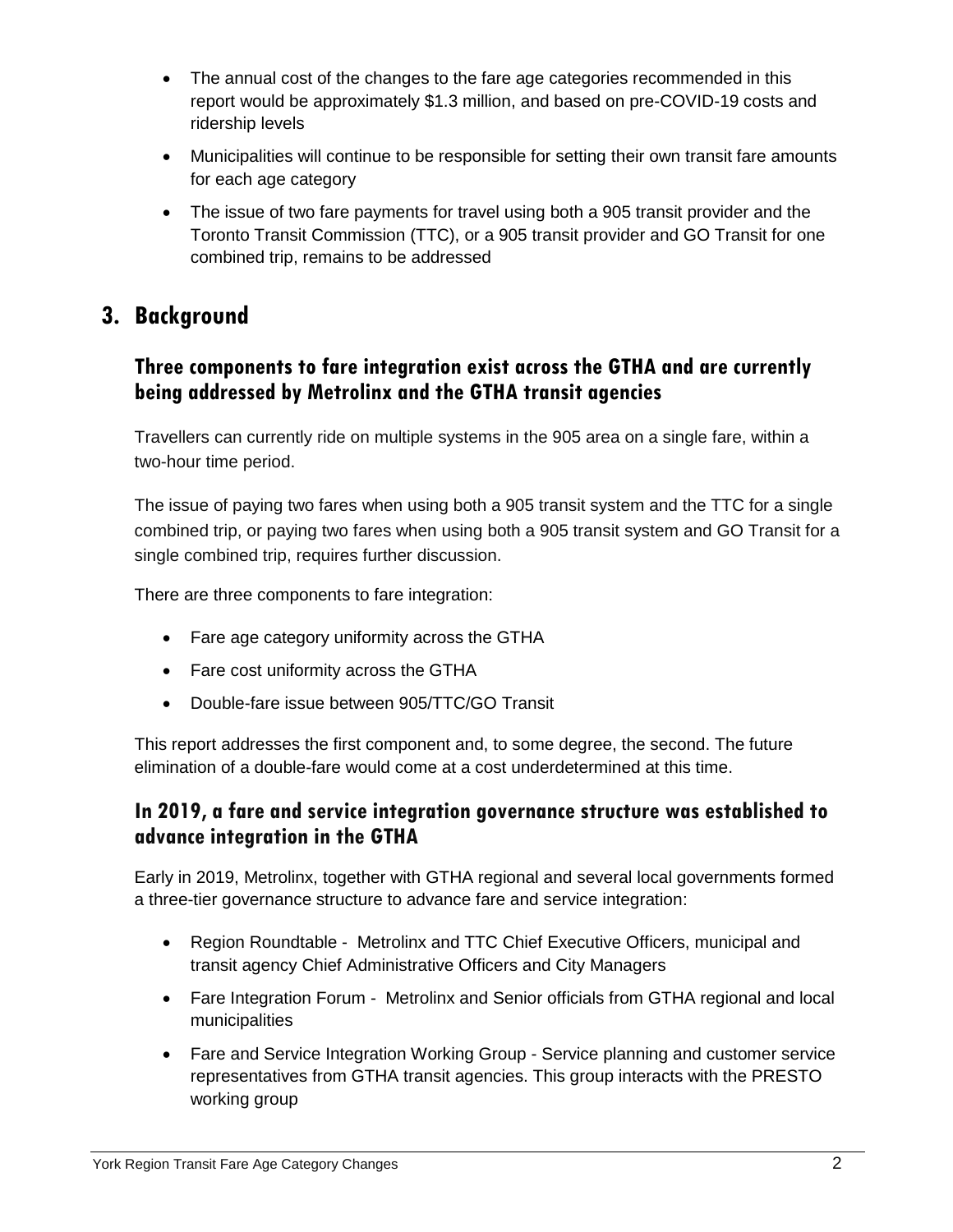Each group has specific mandates, focusing on aligning key transit fare integration priorities, generating solutions, enhancing collaboration and establishing direction to advance fare and service integration in the GTHA.

#### **Moving towards fare age category uniformity across the GTHA**

There are 11 transit agencies in the GTHA and all have different fare structures. The harmonization of fare age categories proposes to establish a common fare structure, simplifying travel and clarity for customers. It is also a first step towards fare integration. The GTHA transit agencies have now agreed on common fare age categories and seek approval by their individual Councils. All approvals are anticipated to be received by the end of 2020.

## **4. Analysis**

#### **Short-term goals and a longer-term strategy have been identified as steps towards a Regional integrated fare and service structure**

Metrolinx and the GTHA transit agencies have identified short-term goals and a longer-term strategy. A two-year plan consisting of two elements - the harmonization of fare age categories across the GTHA and the modernization of PRESTO began in 2020.

There is consensus to proceed with harmonized fare age categories by all transit agencies in the GTHA. The proposed fare structure would reduce traveller confusion on understanding the age and age identification requirements when purchasing transit fares. Setting the cost of fares would continue to be the responsibility of each transit agency.

The longer-term vision (2022 to 2025) is to advance towards a Regional fare and service integration strategy, which would include development of fare and service integration initiatives to eliminate two-fare payment between the 905 area/TTC/GO Transit, implement cross-boundary services to the betterment of the traveller, and provide operational efficiencies to the transit agencies.

#### **To move forward with a GTHA-wide harmonized fare structure Council approval is required to amend fare age categories listed in the York Region Transit Fare Policy**

The current and newly negotiated harmonized fare age categories across the GTHA are outlined in Table 1. Changes to the Child fare would have all ages 0 to 5 years ride free and children ages 6 to 12 pay the Child fare. All youth ages 13 to 19 would ride at the existing reduced rate without the requirement of enrollment in a full-time qualifying educational institution at the secondary level. This change will benefit youth between the ages of 17 to 19 who are entering the workforce or attending a post-secondary educational institution, with a reduced fare price. There would be no change to the Adult and Senior fare categories other than revisions to the category description.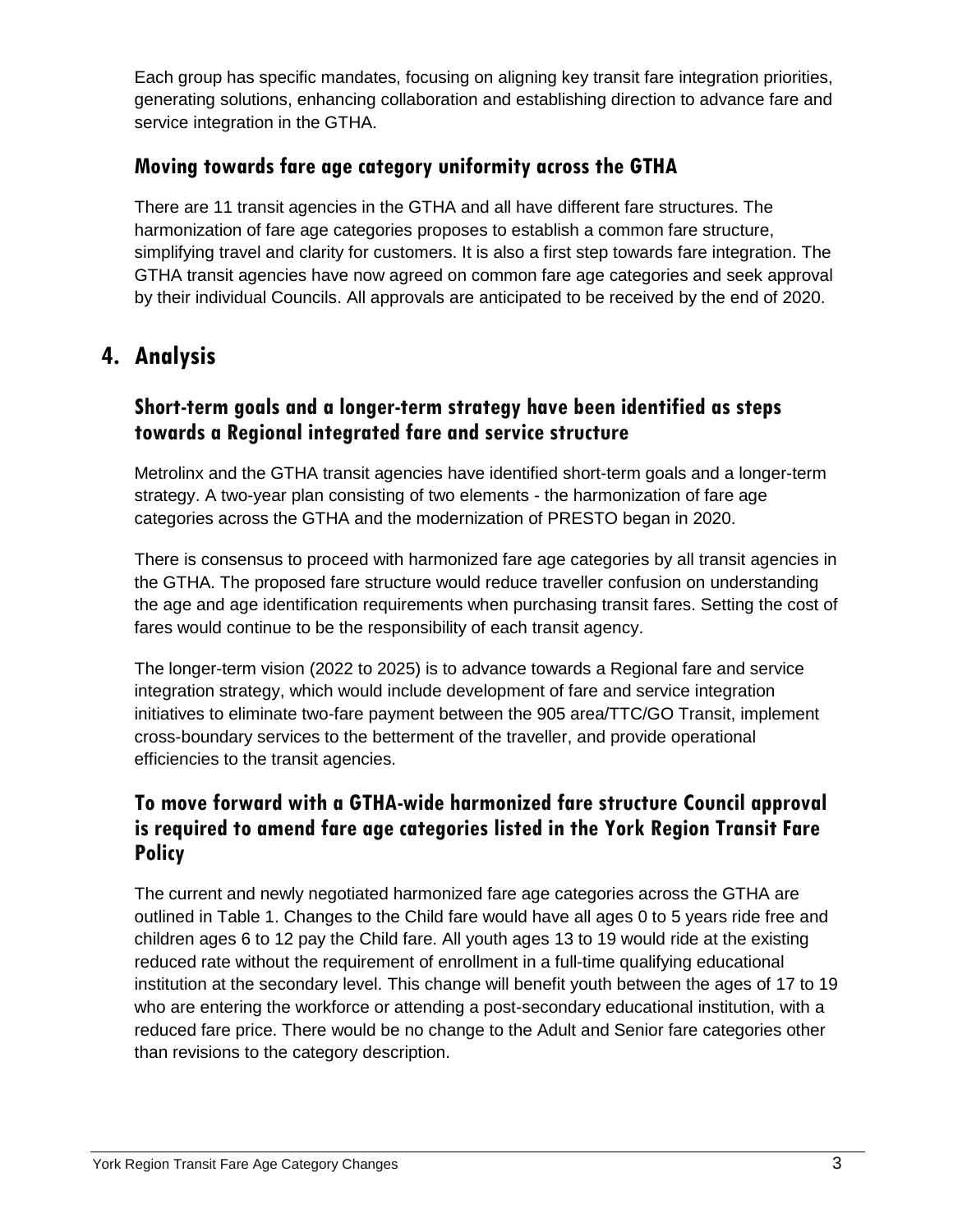| Category<br><b>Description</b> | Current                                                                                                                                                                                                                                                                                  | New                                                                                                 |
|--------------------------------|------------------------------------------------------------------------------------------------------------------------------------------------------------------------------------------------------------------------------------------------------------------------------------------|-----------------------------------------------------------------------------------------------------|
| Adult                          | Applies to any person having<br>reached the age of 20, but not yet<br>having reached the age of 65. Also<br>includes any person between the<br>ages of 13 and 19 who is not<br>enrolled in full-time attendance in a<br>qualifying secondary educational<br>facility.                    | Applies to any person having<br>reached the age of 20, but not yet<br>having reached the age of 65. |
| Youth*                         | Age 13 to 19 - Applies to any person<br>having reached the age of 13, but<br>not having reached the age of 20,<br>and in full-time day attendance at a<br>qualifying educational facility<br>(ticket/pass must be accompanied<br>with a valid Student ID card issued<br>by the facility) | Applies to any person from the age<br>of 13 to 19 and must show proof of<br>age upon request.       |
| Senior                         | Applies to any person having<br>reached the age of 65. Seniors must<br>show proof of age with tickets and<br>monthly passes.                                                                                                                                                             | Applies to any person having<br>reached the age of 65 and must<br>show proof of age upon request.   |
| Child (0-5)*                   | Children under the age of 1 always<br>ride free. One child up to and<br>including 5 years of age may ride<br>free with a paying adult (16 years of<br>age or older). Each additional child<br>travelling with the same adult must<br>pay the Child fare.                                 | Children up to the age of 5 years<br>always ride free and must show<br>proof of age upon request.   |
| Child (6-12)                   | Applies to any person from the age<br>of 6 to 12 (elementary school age).                                                                                                                                                                                                                | Applies to any person from the age<br>of 6 to 12 and must show proof of<br>age upon request.        |

# **Table 1 Proposed YRT Fare Age Categories**

\*will have a financial impact

Staff will report back to Council at a future date with a recommended change to fare prices. Currently, the Adult fare is used as the base cost for a traveller on YRT services. Children, youth and seniors continue to be significantly discounted, approximately 25% for youth and 50% for seniors and children. The Transit Assistance Program is available to eligible adult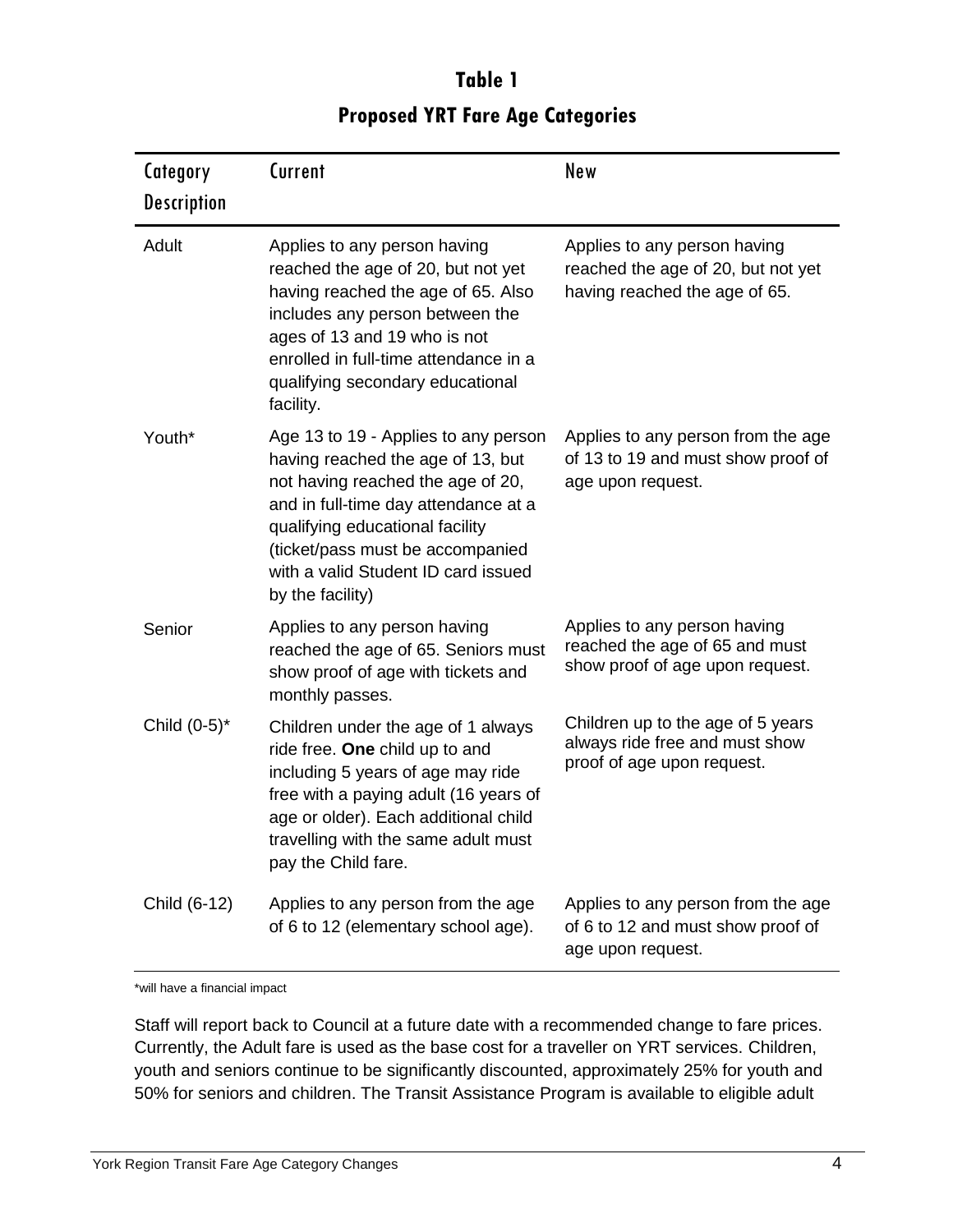York Region residents who require additional assistance paying for transit. Eligible adults receive a 50% discount.

In addition to the Metrolinx fare and service integration work, an in-depth review of all fare age categories and fare collection processes together with service integration is underway between the TTC and the 905 transit agencies. This comprehensive joint review would lead to a broad Fare Policy Strategy. Staff will update Council with the results in 2021.

### **5. Financial**

#### **Based on 2019 ridership, the recommended fare age category changes could cost the Region an estimated \$1.3 million**

The cost to implement the recommended changes to YRT's fare age categories is estimated at \$1.3 million. This total is based on 2019 ridership and does not take into consideration a fare adjustment exceeding the normal annual fare increase.

- Children 0 to 5 to ride free \$45,000
- Youth ages 13 to 19, eliminating secondary school requirement \$1.3 million

Loss in revenue for Child fare would potentially be recovered by an increase in the number of adults using YRT services. To recover the \$1.3 million in lost revenue related to the Youth fare, a \$0.24 fare increase would be required. This would increase the Youth fare to \$3.27. The current Adult fare is \$3.88.

The ongoing impact of COVID-19 and the return of students back to the classroom or continued remote studies for both secondary and post-secondary youth will influence the amount of revenue lost due to change in ridership by travellers within the ages of 13 to 19. Staff will monitor.

#### **Elimination of having to pay two fares between the 905 area, TTC and GO Transit could support the economic recovery following COVID-19**

There will be an ongoing cost impact to fare harmonization across the GTHA. Two areas of focus will continue to be:

- Continuing to work with all GHTA transit agencies to eliminate a double fare as fare harmonization is going to be a tool in the economic recovery of the GTHA as it relates to getting people jobs
- Working with the Province to tie the cost of fare harmonization to the financial impacts of COVID-19 and the Province's approach to the Federal government for help for all the municipal transit authorities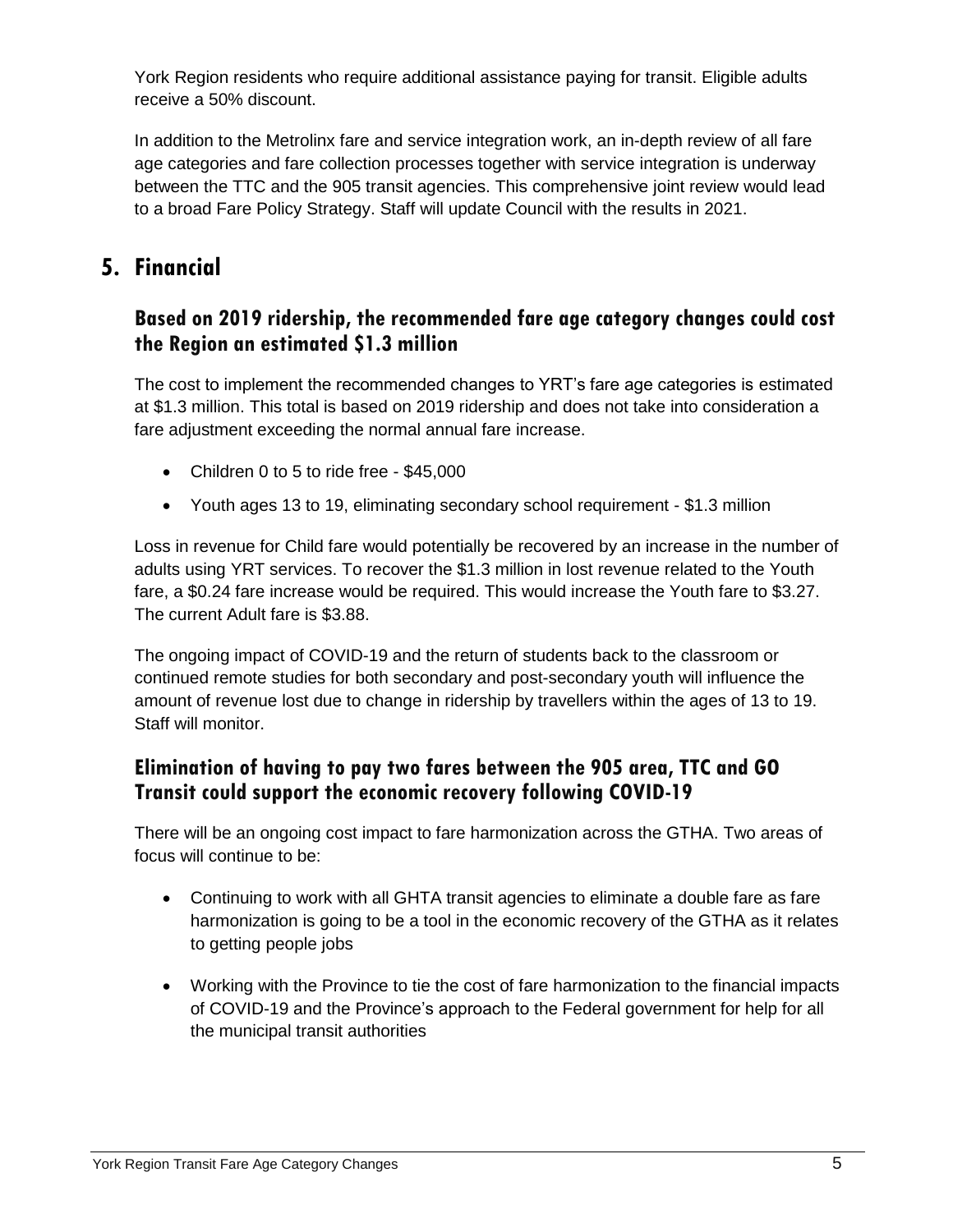# **6. Local Impact**

The harmonization of fare age categories establishes a common fare structure, simplifying travel and clarity for travellers across the GTHA. It is also a first step towards fare integration. Fare integration will eliminate the current two-fare barrier and allow travellers to access the full GTHA transit network on one fare. It will improve the user experience, attracting and retaining travellers and supporting the reduction of car usage. Following the impact of COVID-19, fare integration can be a tool in the economic recovery having community, social, household and environment benefits.

Fare integration could be a means of accelerating the post-COVID-19 economic and transit ridership recovery in the GTHA. Transit's economic value includes helping citizens access jobs, education and services they could not otherwise reach; the money saved by families when availability of transit allows them to avoid purchasing a second or third car, and the attraction of global investors and tourism.

### **7. Conclusion**

There are 11 different transit fare structures in the GTHA. Transit agencies are taking steps now to harmonize fare age categories. Staff is seeking Council approval of the changes to the fare age categories outlined in this report. These changes would help simplify travel for customers and take a step towards eliminating the two-fare barrier between the 905 area, TTC and GO Transit.

Other vital initiatives starting in 2020 that could lead to a more regionalized transit system are underway. The standardization of fare policies across the GTHA, PRESTO equipment replacement in the 905 area, ongoing collaboration between Metrolinx, TTC and the 905 transit agencies to identify and implement cross-boundary and fare payment solutions that will improve the traveller experience and operational efficiency. An update on the YRT Transit Fare Policy that reflects details of a greater overall strategy will be provided to Council at a future date.

Organizations such as the Association of Municipalities Ontario, Large Urban Mayor's Caucus Ontario, Canadian Urban Transit Association and Ontario Provincial Transit Association have all sought commitments for further financial relief by both the Federal and Provincial Governments. Transit agencies in the GTHA have identified that a cross-boundary solution eliminating the need for two fares could be a significant tool in attracting travellers to transit by promoting easier and more convenient travel.

The recent announcement by the Province regarding Safe Restart Agreement Phase 2 funding for transit linking eligibility to receive funding to three initiatives, one being fare integration, may accelerate the GTHA transit agencies' ability to move forward with a fully fare-integrated approach. Details of the Phase 2 funding have not yet been provided by the Province.

Continued advocacy for funds to assist transit agencies in the recovery from the impact of COVID-19, including the cost of fare integration in the Greater Toronto and Hamilton Area,